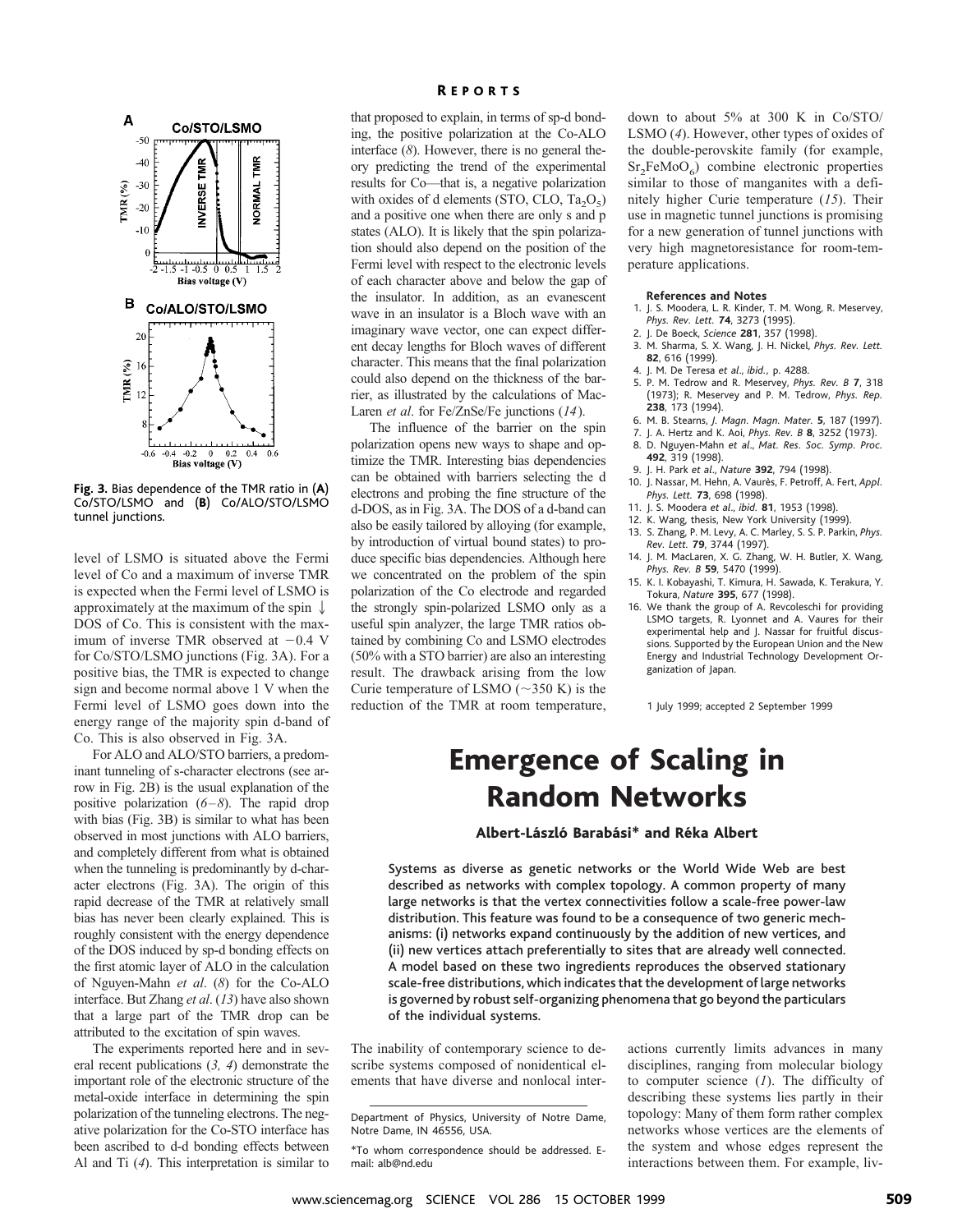ing systems form a huge genetic network whose vertices are proteins and genes, the chemical interactions between them representing edges (*2*). At a different organizational level, a large network is formed by the nervous system, whose vertices are the nerve cells, connected by axons (*3*). But equally complex networks occur in social science, where vertices are individuals or organizations and the edges are the social interactions between them (*4*), or in the World Wide Web (WWW), whose vertices are HTML documents connected by links pointing from one page to another (*5, 6*). Because of their large size and the complexity of their interactions, the topology of these networks is largely unknown.

Traditionally, networks of complex topology have been described with the random graph theory of Erdős and Rényi (ER) (7), but in the absence of data on large networks, the predictions of the ER theory were rarely tested in the real world. However, driven by the computerization of data acquisition, such topological information is increasingly available, raising the possibility of understanding the dynamical and topological stability of large networks.

Here we report on the existence of a high degree of self-organization characterizing the large-scale properties of complex networks. Exploring several large databases describing the topology of large networks that span fields as diverse as the WWW or citation patterns in science, we show that, independent of the system and the identity of its constituents, the probability  $P(k)$  that a vertex in the network interacts with *k* other vertices decays as a power law, following  $P(k) \sim k^{-\gamma}$ . This result indicates that large networks self-organize into a scale-free state, a feature unpredicted by all existing random network models. To explain the origin of this scale invariance, we show that existing network models fail to incorporate growth and preferential attachment, two key features of real networks. Using a model incorporating these two ingredients, we show that they are responsible for the power-law scaling observed in real networks. Finally, we argue that these ingredients play an easily identifiable and important role in the formation of many complex systems, which implies that our results are relevant to a large class of networks observed in nature.

Although there are many systems that form complex networks, detailed topological data is available for only a few. The collaboration graph of movie actors represents a well-documented example of a social network. Each actor is represented by a vertex, two actors being connected if they were cast together in the same movie. The probability that an actor has *k* links (characterizing his or her popularity) has a power-law tail for large *k*, following  $P(k) \sim k^{-\gamma_{\text{actor}}}$ , where  $\gamma_{\text{actor}} =$  $2.3 \pm 0.1$  (Fig. 1A). A more complex network with over 800 million vertices (*8*) is the WWW, where a vertex is a document and the edges are the links pointing from one document to another. The topology of this graph determines the Web's connectivity and, consequently, our effectiveness in locating information on the WWW (*5*). Information about  $P(k)$  can be obtained using robots (6), indicating that the probability that *k* documents point to a certain Web page follows a power law, with  $\gamma_{\text{www}} = 2.1 \pm 0.1$  (Fig. 1B) (9). A network whose topology reflects the historical patterns of urban and industrial development is the electrical power grid of the western United States, the vertices being generators, transformers, and substations and the edges being to the high-voltage transmission lines between them (*10*). Because of the relatively modest size of the network, containing only 4941 vertices, the scaling region is less prominent but is nevertheless approximated by a power law with an exponent  $\gamma_{\text{power}} \simeq 4$  (Fig. 1C). Finally, a rather large complex network is formed by the citation patterns of the scientific publications, the vertices being papers published in refereed journals and the edges being links to the articles



**Fig. 1.** The distribution function of connectivities for various large networks. (**A**) Actor collaboration graph with  $N = 212,250$  vertices and average connectivity  $\langle k \rangle = 28.78$ . (**B**) WWW,  $N =$ 325,729,  $\langle k \rangle$  = 5.46 (6). (C) Power grid data,  $N = 4941, \langle k \rangle = 2.67$ . The dashed lines have slopes (A)  $\gamma_{\text{actor}} = 2.3$ , (B)  $\gamma_{\text{www}} = 2.1$  and (C)  $\gamma_{\text{power}} = 4$ .

cited in a paper. Recently Redner (*11*) has shown that the probability that a paper is cited *k* times (representing the connectivity of a paper within the network) follows a power law with exponent  $\gamma_{\text{cite}} = 3$ .

The above examples (*12*) demonstrate that many large random networks share the common feature that the distribution of their local connectivity is free of scale, following a power law for large  $k$  with an exponent  $\gamma$  between 2.1 and 4, which is unexpected within the framework of the existing network models. The random graph model of ER (*7*) assumes that we start with *N* vertices and connect each pair of vertices with probability *p*. In the model, the probability that a vertex has *k* edges follows a Poisson distribution  $P(k)$  =  $e^{-\lambda} \lambda^k / k!$ , where

$$
\lambda = N \binom{N-1}{k} p^k (1-p)^{N-1-k}
$$

In the small-world model recently introduced by Watts and Strogatz (WS) (*10*), *N* vertices form a one-dimensional lattice, each vertex being connected to its two nearest and next-nearest neighbors. With probability *p*, each edge is reconnected to a vertex chosen at random. The long-range connections generated by this process decrease the distance between the vertices, leading to a small-world phenomenon (*13*), often referred to as six degrees of separation (14). For  $p = 0$ , the probability distribution of the connectivities is  $P(k) = \delta(k$ *z*), where *z* is the coordination number in the lattice; whereas for finite *p*, *P*(*k*) still peaks around *z*, but it gets broader (*15*). A common feature of the ER and WS models is that the probability of finding a highly connected vertex (that is, a large *k*) decreases exponentially with *k*; thus, vertices with large connectivity are practically absent. In contrast, the power-law tail characterizing *P*(*k*) for the networks studied indicates that highly connected (large *k*) vertices have a large chance of occurring, dominating the connectivity.

There are two generic aspects of real networks that are not incorporated in these models. First, both models assume that we start with a fixed number (*N*) of vertices that are then randomly connected (ER model), or reconnected (WS model), without modifying *N*. In contrast, most real world networks are open and they form by the continuous addition of new vertices to the system, thus the number of vertices *N* increases throughout the lifetime of the network. For example, the actor network grows by the addition of new actors to the system, the WWW grows exponentially over time by the addition of new Web pages (*8*), and the research literature constantly grows by the publication of new papers. Consequently, a common feature of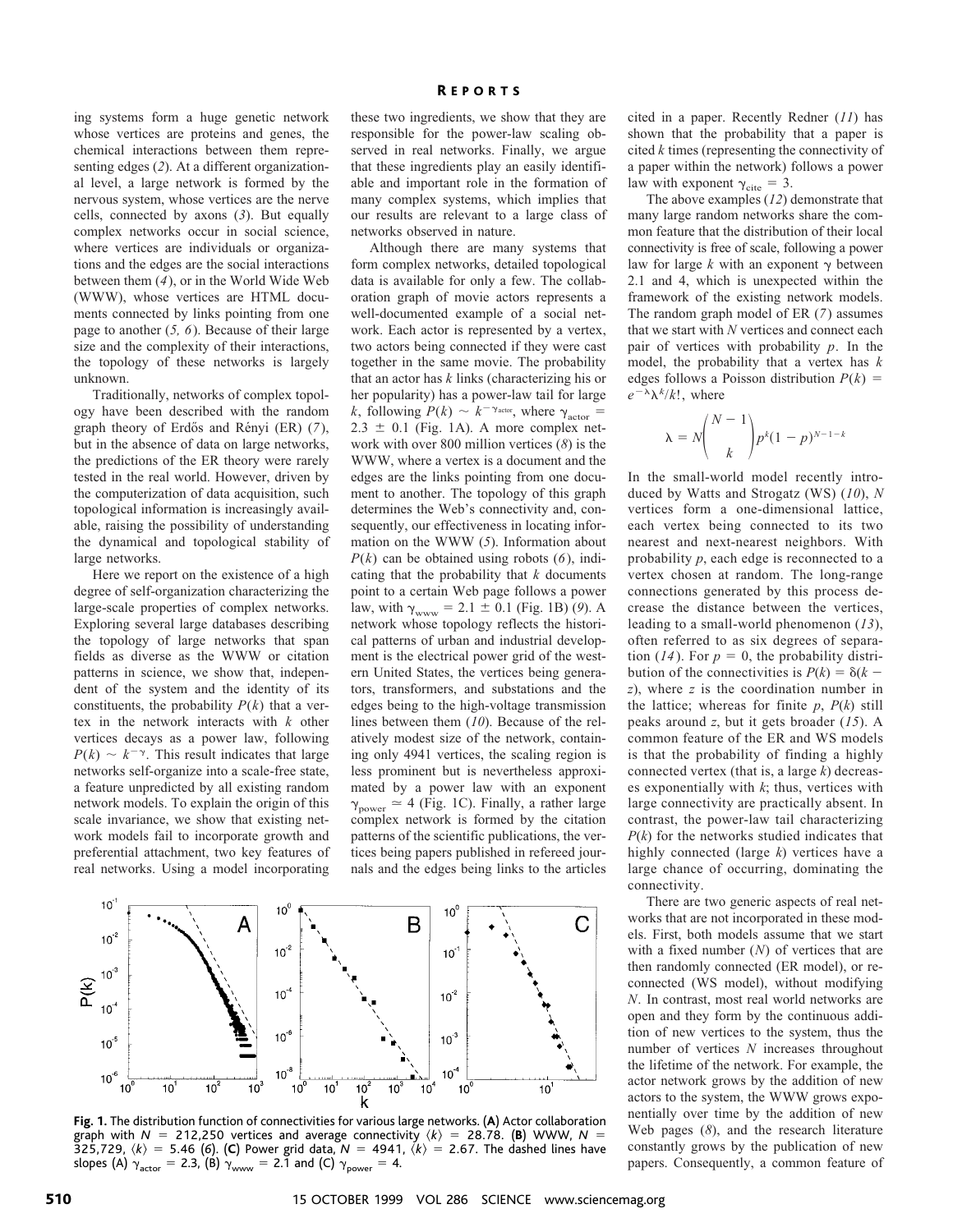these systems is that the network continuously expands by the addition of new vertices that are connected to the vertices already present in the system.

Second, the random network models assume that the probability that two vertices are connected is random and uniform. In contrast, most real networks exhibit preferential connectivity. For example, a new actor is most likely to be cast in a supporting role with more established and better-known actors. Consequently, the probability that a new actor will be cast with an established one is much higher than that the new actor will be cast with other less-known actors. Similarly, a newly created Web page will be more likely to include links to well-known popular documents with already-high connectivity, and a new manuscript is more likely to cite a wellknown and thus much-cited paper than its less-cited and consequently less-known peer. These examples indicate that the probability with which a new vertex connects to the existing vertices is not uniform; there is a higher probability that it will be linked to a vertex that already has a large number of connections.

We next show that a model based on these two ingredients naturally leads to the observed scale-invariant distribution. To incorporate the growing character of the network, starting with a small number  $(m_0)$  of vertices, at every time step we add a new vertex with  $m(\leq m_0)$  edges that link the new vertex to *m* different vertices already present in the system. To incorporate preferential attachment, we assume that the probability  $\Pi$  that a new vertex will be connected to vertex *i* depends on the connectivity  $k_i$  of that vertex, so that  $\Pi(k_i) = k_i / \sum_j k_j$ . After *t* time steps, the model leads to a random network with  $t +$  $m_0$  vertices and  $mt$  edges. This network evolves into a scale-invariant state with the probability that a vertex has *k* edges, following a power law with an exponent  $\gamma_{\text{model}} =$  $2.9 \pm 0.1$  (Fig. 2A). Because the power law observed for real networks describes systems of rather different sizes at different stages of their development, it is expected that a correct model should provide a distribution whose main features are independent of time. Indeed, as Fig. 2A demonstrates, *P*(*k*) is independent of time (and subsequently independent of the system size  $m_0 + t$ , indicating that despite its continuous growth, the system organizes itself into a scale-free stationary state.

The development of the power-law scaling in the model indicates that growth and preferential attachment play an important role in network development. To verify that both ingredients are necessary, we investigated two variants of the model. Model A keeps the growing character of the network, but preferential attachment is eliminated by assuming

that a new vertex is connected with equal probability to any vertex in the system [that is,  $\Pi(k) = const = 1/(m_0 + t - 1)$ ]. Such a model (Fig. 2B) leads to  $P(k) \sim$  $exp(-\beta k)$ , indicating that the absence of preferential attachment eliminates the scalefree feature of the distribution. In model B, we start with *N* vertices and no edges. At each time step, we randomly select a vertex and connect it with probability  $\Pi(k_i) = k_i / j$  $\Sigma_j k_j$  to vertex *i* in the system. Although at early times the model exhibits power-law scaling,  $P(k)$  is not stationary: because *N* is constant and the number of edges increases with time, after  $T \simeq N^2$  time steps the system reaches a state in which all vertices are connected. The failure of models A and B indicates that both ingredients—growth and preferential attachment—are needed for the development of the stationary power-law distribution observed in Fig. 1.

Because of the preferential attachment, a vertex that acquires more connections than another one will increase its connectivity at a higher rate; thus, an initial difference in the connectivity between two vertices will increase further as the network grows. The rate at which a vertex acquires edges is  $\partial k_i / \partial t =$  $k_i/2t$ , which gives  $k_i(t) = m(t/t_i)^{0.5}$ , where  $t_i$  is the time at which vertex  $i$  was added to the system (see Fig. 2C), a scaling property that could be directly tested once time-resolved data on network connectivity becomes available. Thus older (with smaller  $t_i$ ) vertices increase their connectivity at the expense of the younger (with larger  $t_i$ ) ones, leading over time to some vertices that are highly connected, a "rich-get-richer" phenomenon that can be easily detected in real networks. Furthermore, this property can be used to calculate  $\gamma$  analytically. The probability that a vertex *i* has a connectivity smaller than *k*,  $P[k_i(t) \leq k]$ , can be written as  $P(t_i >$  $m^2 t/k^2$ ). Assuming that we add the vertices to the system at equal time intervals, we obtain  $P(t_i > m^2 t/k^2) = 1 - P(t_i \le$ 

 $m^2 t/k^2$  = 1 -  $m^2 t/k^2 (t + m_0)$ . The probability density  $P(k)$  can be obtained from  $P(k) = \partial P[k_i(t) \le k]/\partial k$ , which over long time periods leads to the stationary solution

$$
P(k) = \frac{2m^2}{k^3}
$$

giving  $\gamma = 3$ , independent of *m*. Although it reproduces the observed scale-free distribution, the proposed model cannot be expected to account for all aspects of the studied networks. For that, we need to model these systems in more detail. For example, in the model we assumed linear preferential attachment; that is,  $\Pi(k) \sim k$ . However, although in general  $\Pi(k)$  could have an arbitrary nonlinear form  $\Pi(k) \sim k^{\alpha}$ , simulations indicate that scaling is present only for  $\alpha = 1$ . Furthermore, the exponents obtained for the different networks are scattered between 2.1 and 4. However, it is easy to modify our model to account for exponents different from  $\gamma = 3$ . For example, if we assume that a fraction *p* of the links is directed, we obtain  $\gamma(p) = 3$ *p*, which is supported by numerical simulations (*16*). Finally, some networks evolve not only by adding new vertices but by adding (and sometimes removing) connections between established vertices. Although these and other system-specific features could modify the exponent  $\gamma$ , our model offers the first successful mechanism accounting for the scale-invariant nature of real networks.

Growth and preferential attachment are mechanisms common to a number of complex systems, including business networks (*17, 18*), social networks (describing individuals or organizations), transportation networks (*19*), and so on. Consequently, we expect that the scale-invariant state observed in all systems for which detailed data has been available to us is a generic property of many complex networks, with applicability reaching far beyond the quoted examples. A better description of these systems would help in understanding other complex systems



**Fig. 2. (A)** The power-law connectivity distribution at  $t = 150,000$  ( $\heartsuit$ ) and  $t = 200,000$  ( $\Box$ ) as obtained from the model, using  $m_0 = m = 5$ . The slope of the dashed line is  $\gamma = 2.9$ . (**B**) The exponential connectivity distribution for model A, in the case of  $m_0 = m = 1$  (0),  $m_0 = m =$ 3 ( $\square$ ),  $m_0 = m = 5$  ( $\diamondsuit$ ), and  $m_0 = m = 7$  ( $\triangle$ ). (C) Time evolution of the connectivity for two vertices added to the system at  $\overline{t}_1 = 5$  and  $t_2 = 95$ . The dashed line has slope 0.5.